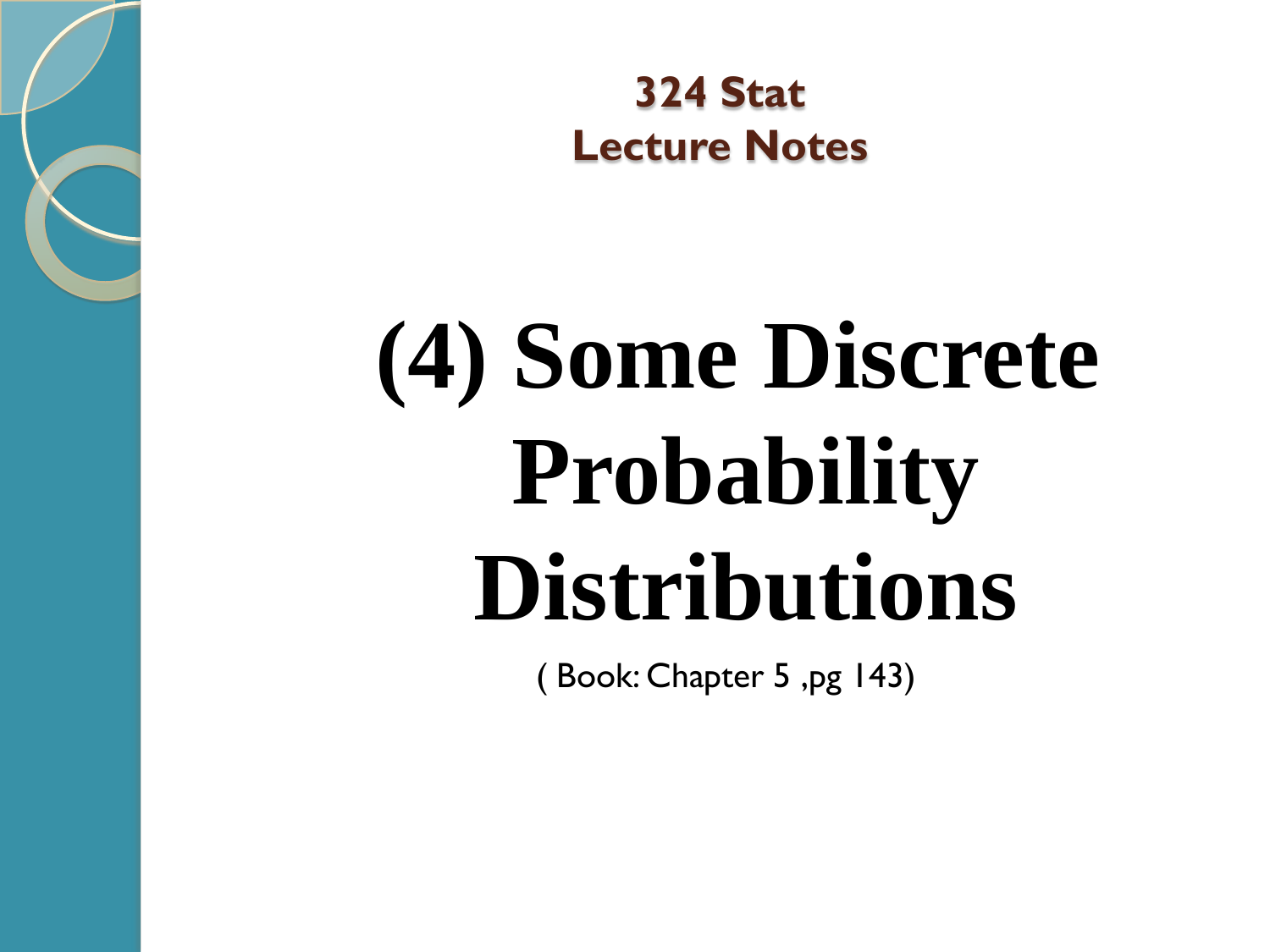

#### **4.1 Discrete Uniform Distribution:**

*Discrete Uniform is not in the book, it should be studied from the notes*

 If the random variable **X** assume the values with equal probabilities, then the discrete uniform distribution is given by:

$$
P(X, K) = \frac{1}{K} , X = x_1, x_2, ..., x_K
$$
  
= 0 elsewhere (1)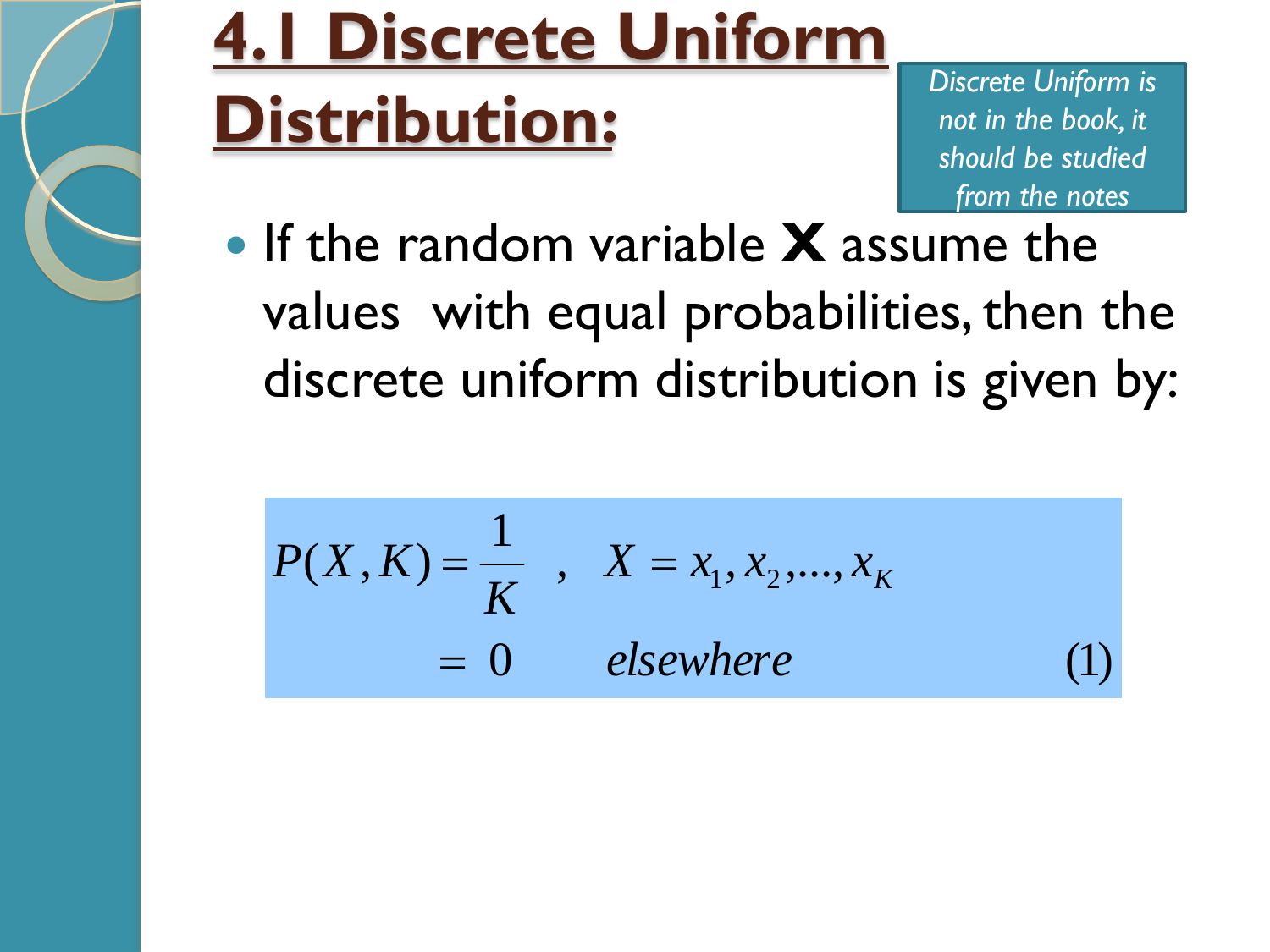



• The mean and variance of the discrete uniform distribution  $P(X, K)$  are:

,  $\sigma^2 = \frac{\sum_{i=1}^{K} (X - \mu)^2}{\sigma^2}$  $|K|$  $\sum_{i=1}^{n} X_i$  $(2)$  $K$  $K$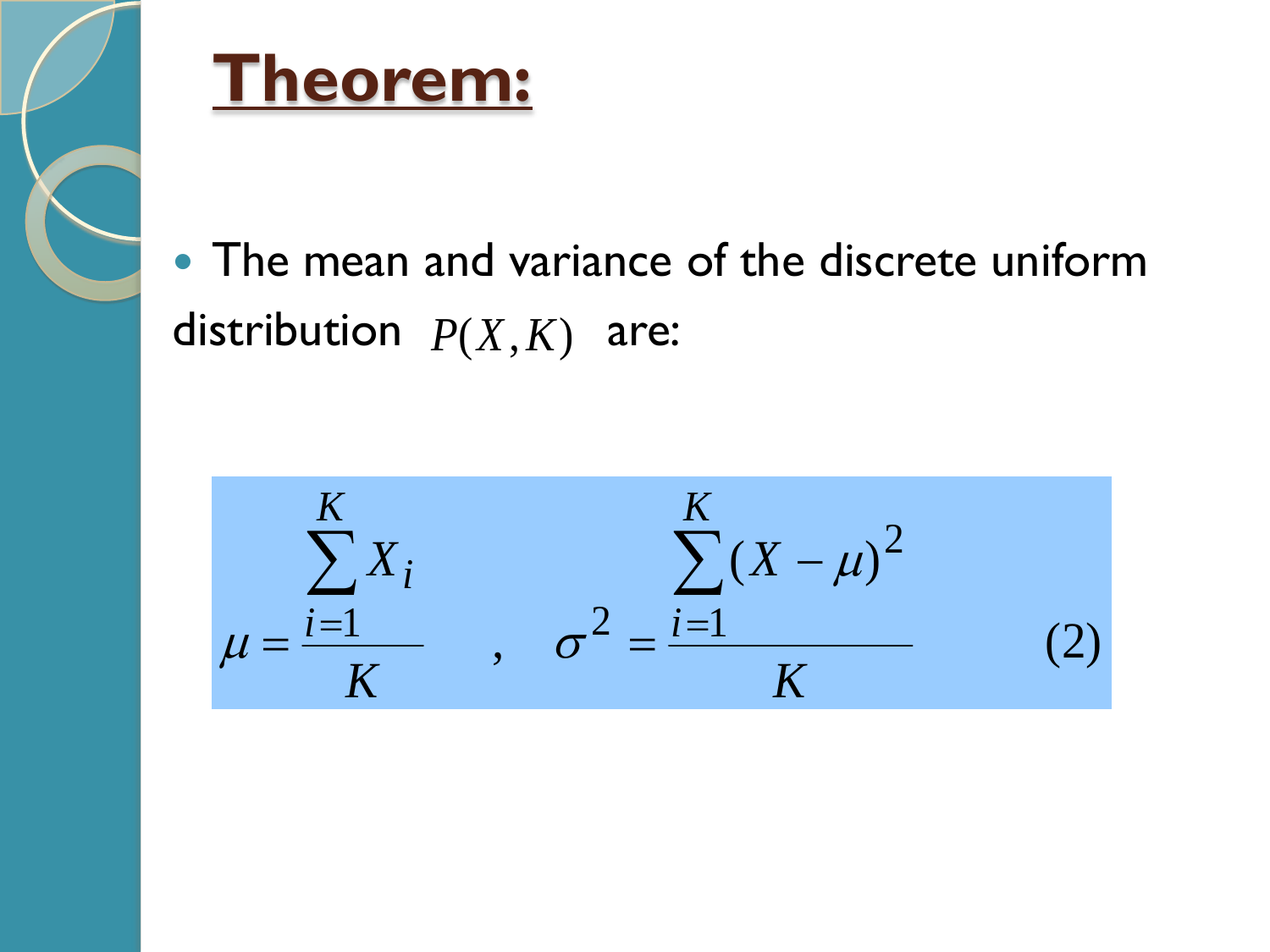

# **EX (1):**

• When a die is tossed once, each element of the sample space  $S = \{1,2,3,4,5,6\}$  occurs with probability 1/6. Therefore we have a uniform distribution with:

$$
P(X,6) = \frac{1}{6}, X = 1,2,3,4,5,6
$$

- Find:
- $\Box P(1 \le x < 4)$
- 2.  $P(x < 3)$
- $3.P(3 < x < 6)$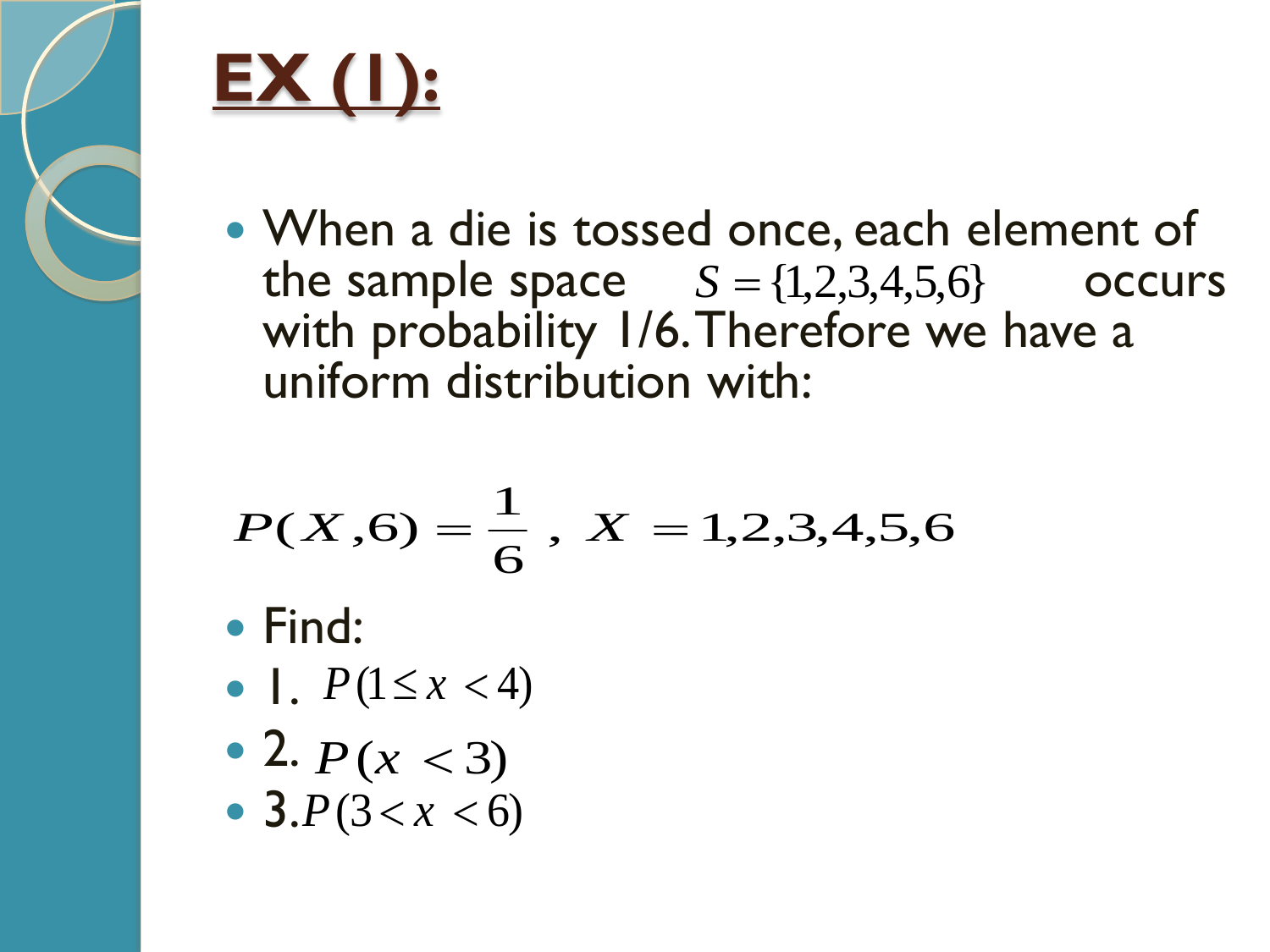

#### **Solution:**

•  $\blacksquare$ .  $P(1 \le x < 4)$  $P(1 \le x < 4)$ <br>=  $P(x = 1) + P(x = 2) + P(x = 3) = \frac{1}{6} + \frac{1}{6} + \frac{1}{6} = \frac{3}{6}$  $\frac{1}{6} + \frac{1}{6} + \frac{1}{6} = \frac{3}{6}$  $P(x = 1) + P(x = 2) + P(x = 3) = \frac{1}{6} + \frac{1}{6} + \frac{1}{6} = \frac{3}{6}$ 

• 2. 
$$
P(x < 3) = P(x = 1) + P(x = 2) = \frac{2}{6}
$$

 3. 2  $(3 < x < 6) = P(x = 4) + P(x = 5)$ 6  $P(3 < x < 6) = P(x = 4) + P(x = 5) = \frac{2}{6}$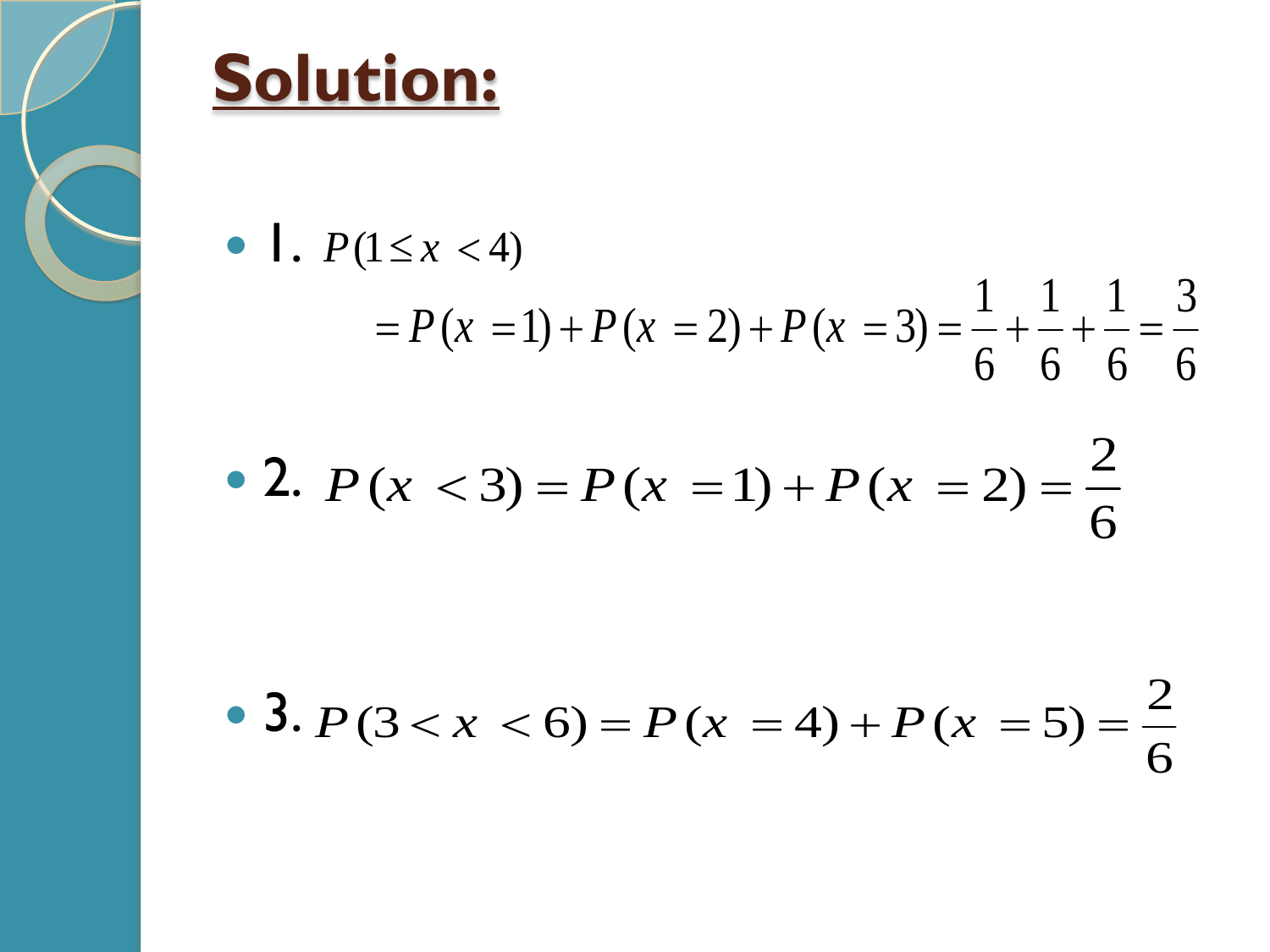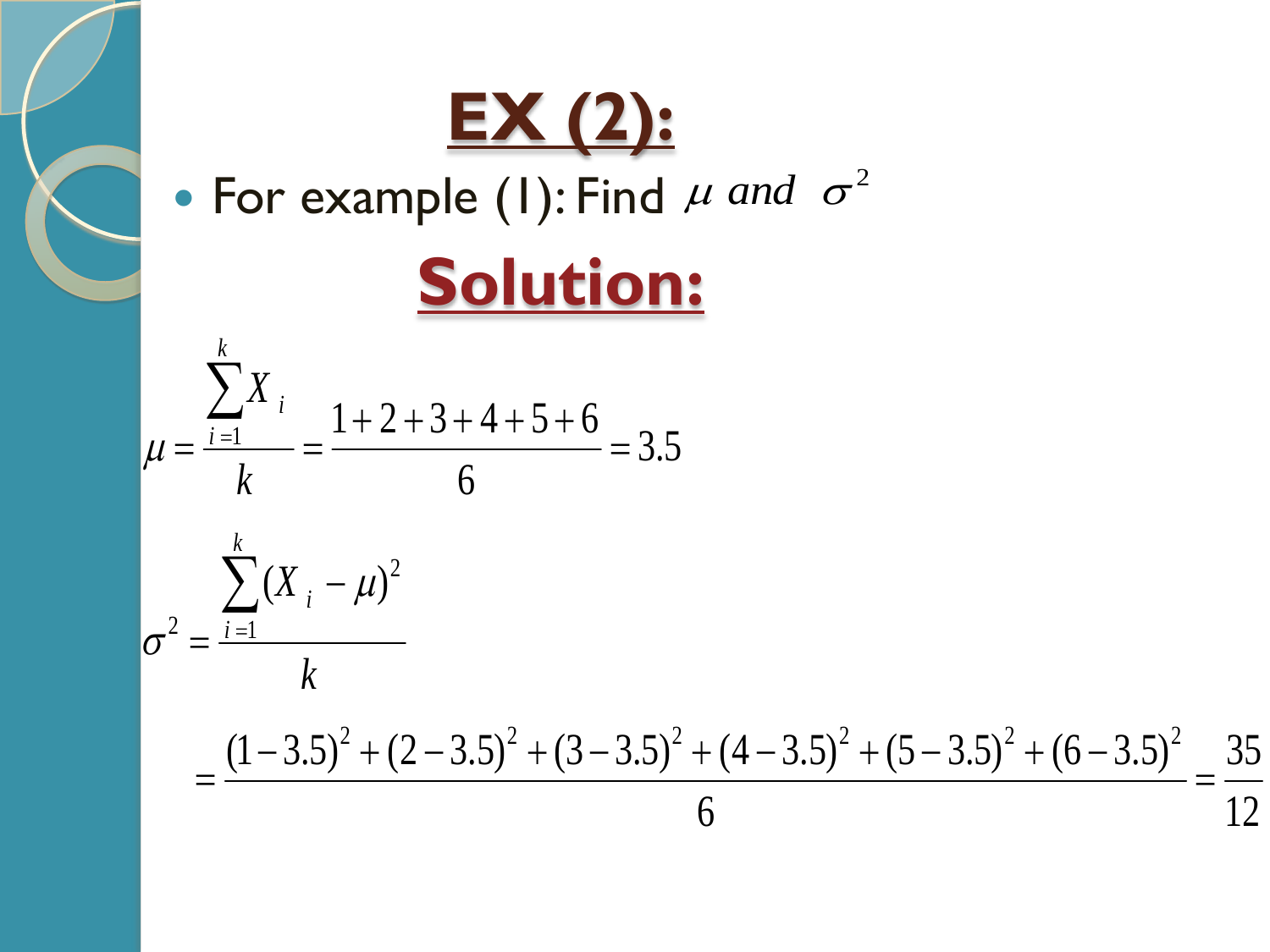

### **The Bernoulli Process:**

- Bernoulli trials are an experiment with:
- 1) Only two possible outcomes.
- 2) Labeled as success (S), failure (F).
- 3) Probability of success  $p$ , probability of  $f \text{a}$  and  $f = q = 1 - p$  (  $p + q = 1$ ) .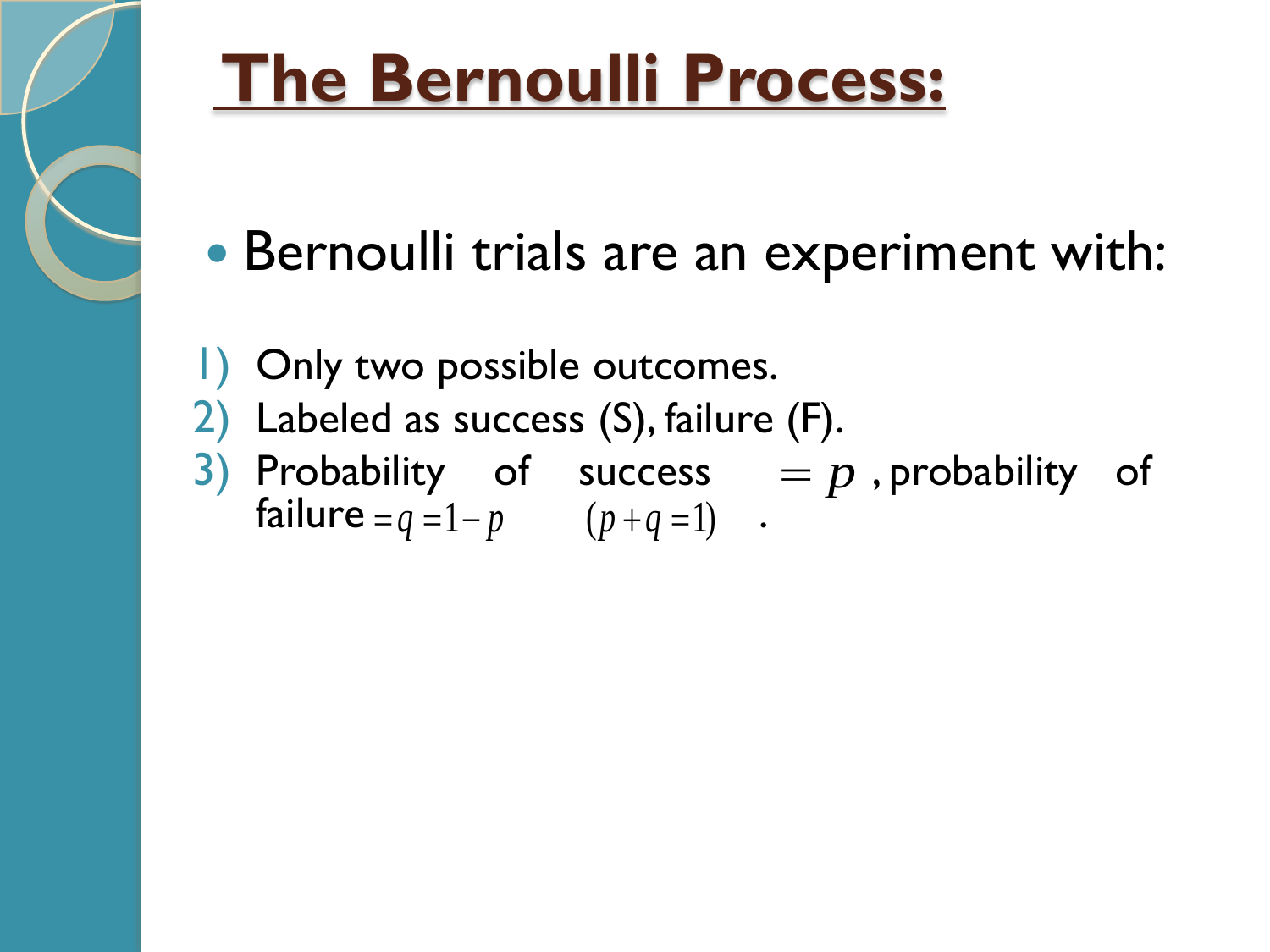

## **Binomial Distribution:**

- **\* The Binomial** trials must possess the following properties:
- 1) The experiment consists of **n** repeated trials.
- 2) Each trial results in an outcome that may be classified as a success or a failure.
- 3) The probability of success denoted by **p** remains constant from trial to trial.
- 4) The repeated trials are independent.
- 5) The parameters of binomial are n,p.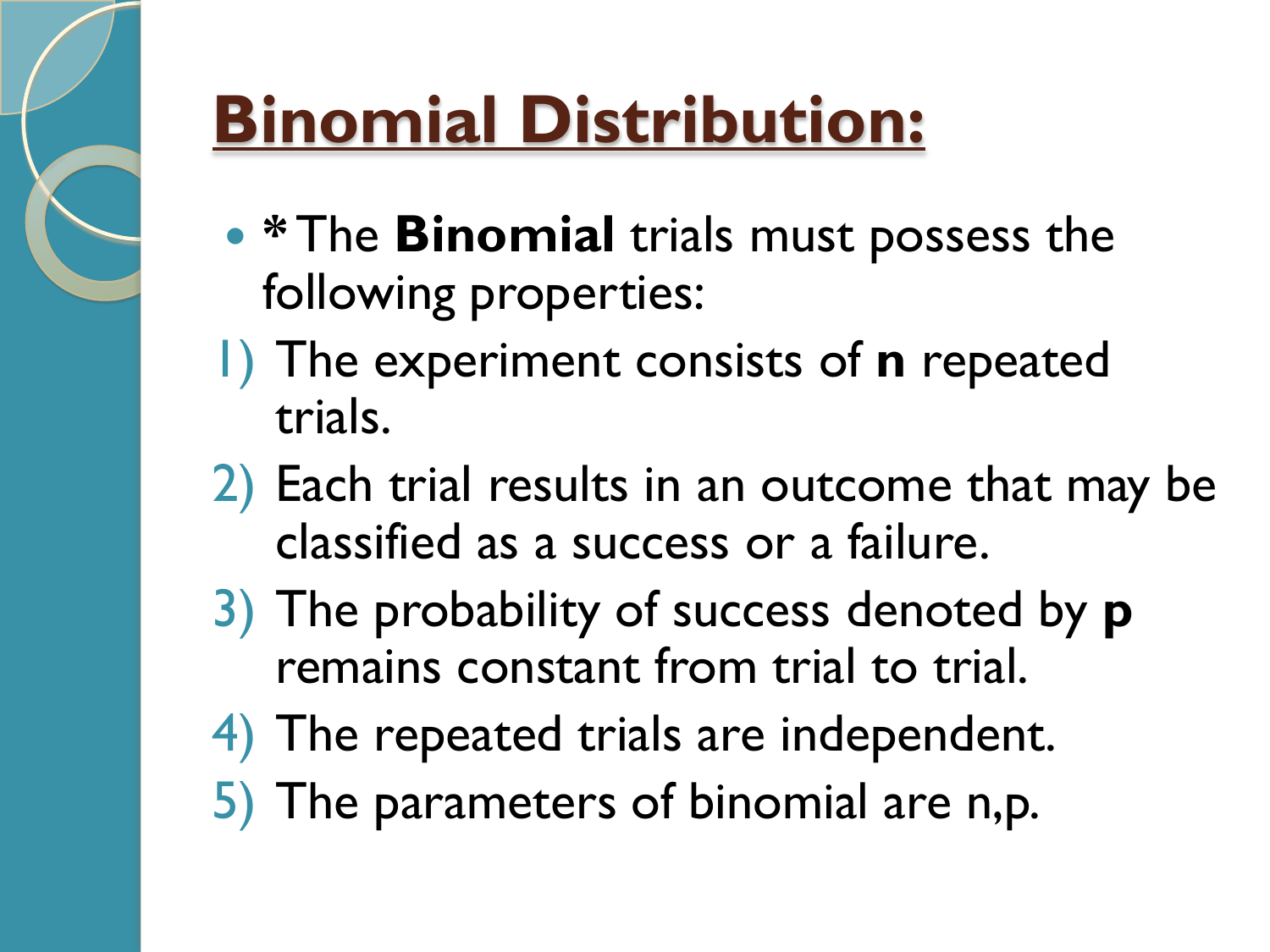

### **Binomial Distribution:**

• The probability distribution of the binomial random variable X, the number of successes in n independent trials is:

$$
b(x, n, p) = {n \choose x} p^x q^{n-x} \qquad , \quad x = 0, 1, 2, ..., n \tag{5}
$$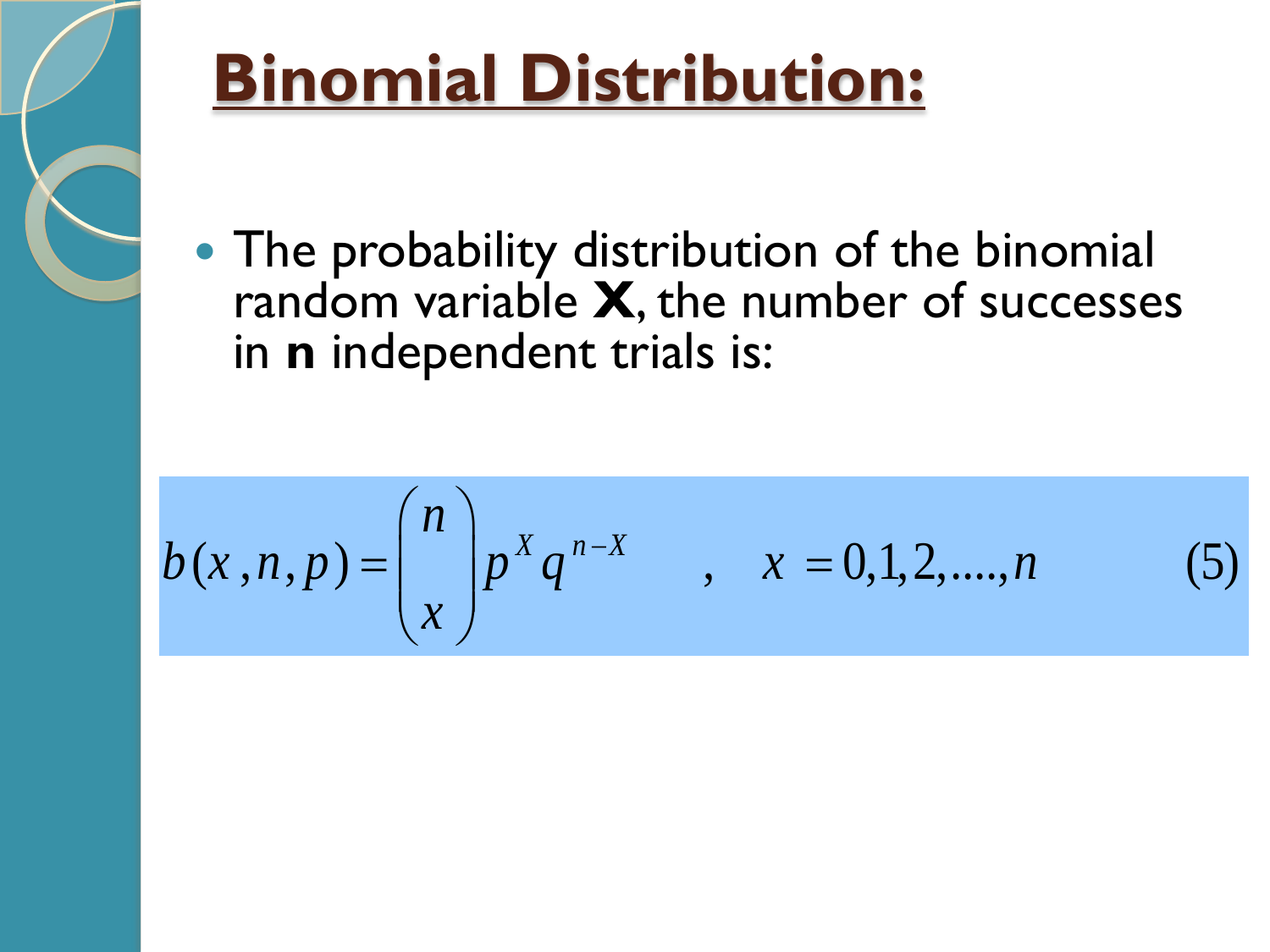

#### **Theorem:**

• The mean and the variance of the **binomial** distribution b(x, n, p) are:

and  $\sigma^2 = npq$ **binomial** distribution b(x, n, p) are:<br> $\mu = np$  and  $\sigma^2 = npq$  (6)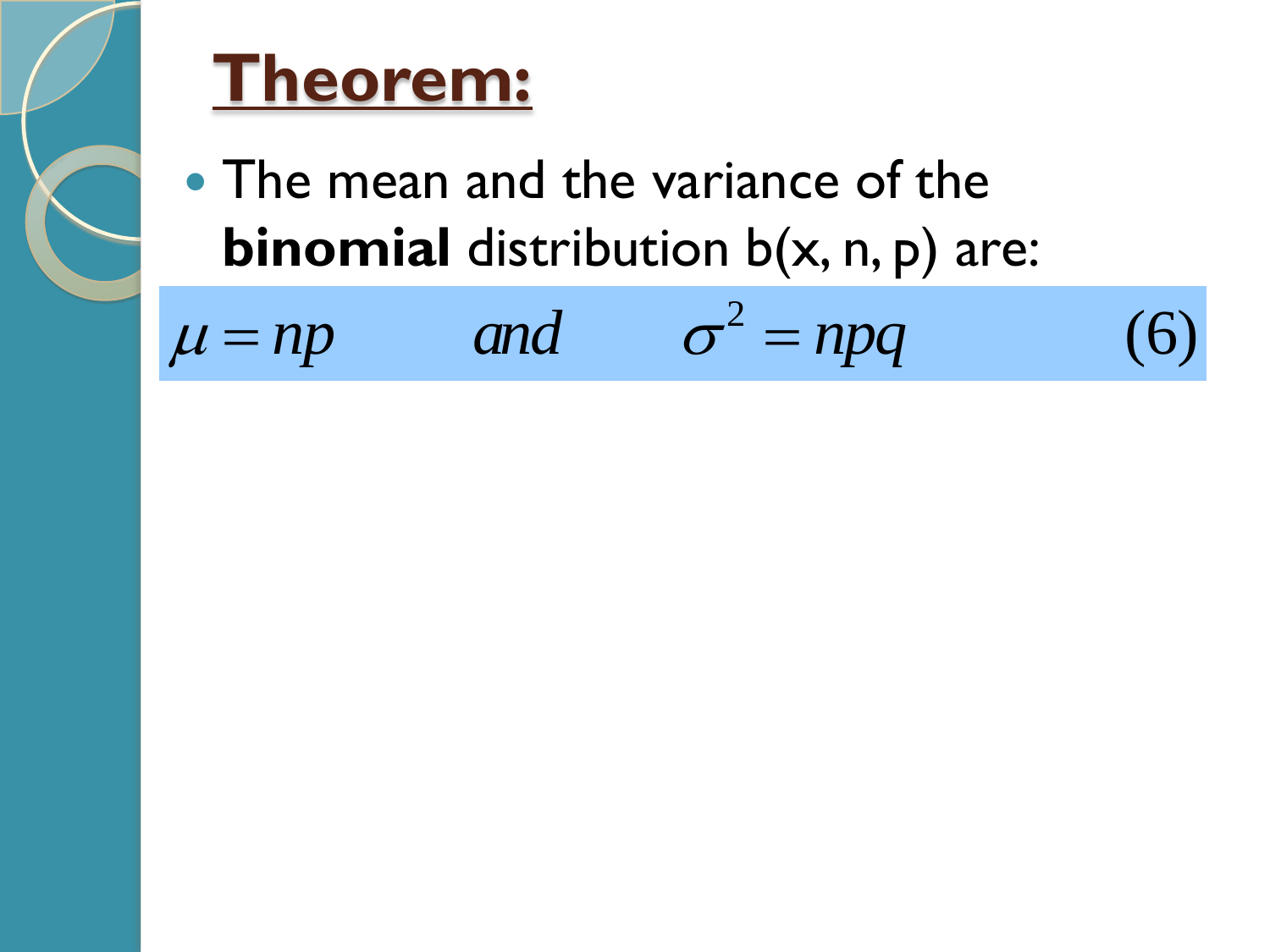

# **EX (4):**

- According to a survey by the Administrative Management society, **1/3** of U.S. companies give employees four weeks of vacation after they have been with the company for **15** years. Find the probability that among **6** companies surveyed at random, the number that gives employees **4** weeks of vacation after **15** years of employment is:
- a) anywhere from **2** to **5**;
- b) fewer than **3**;
- c) at most 1;
- d) at least **5**;
- e) greater than **2**;
- f) calculate  $\mu$  and  $\sigma^2$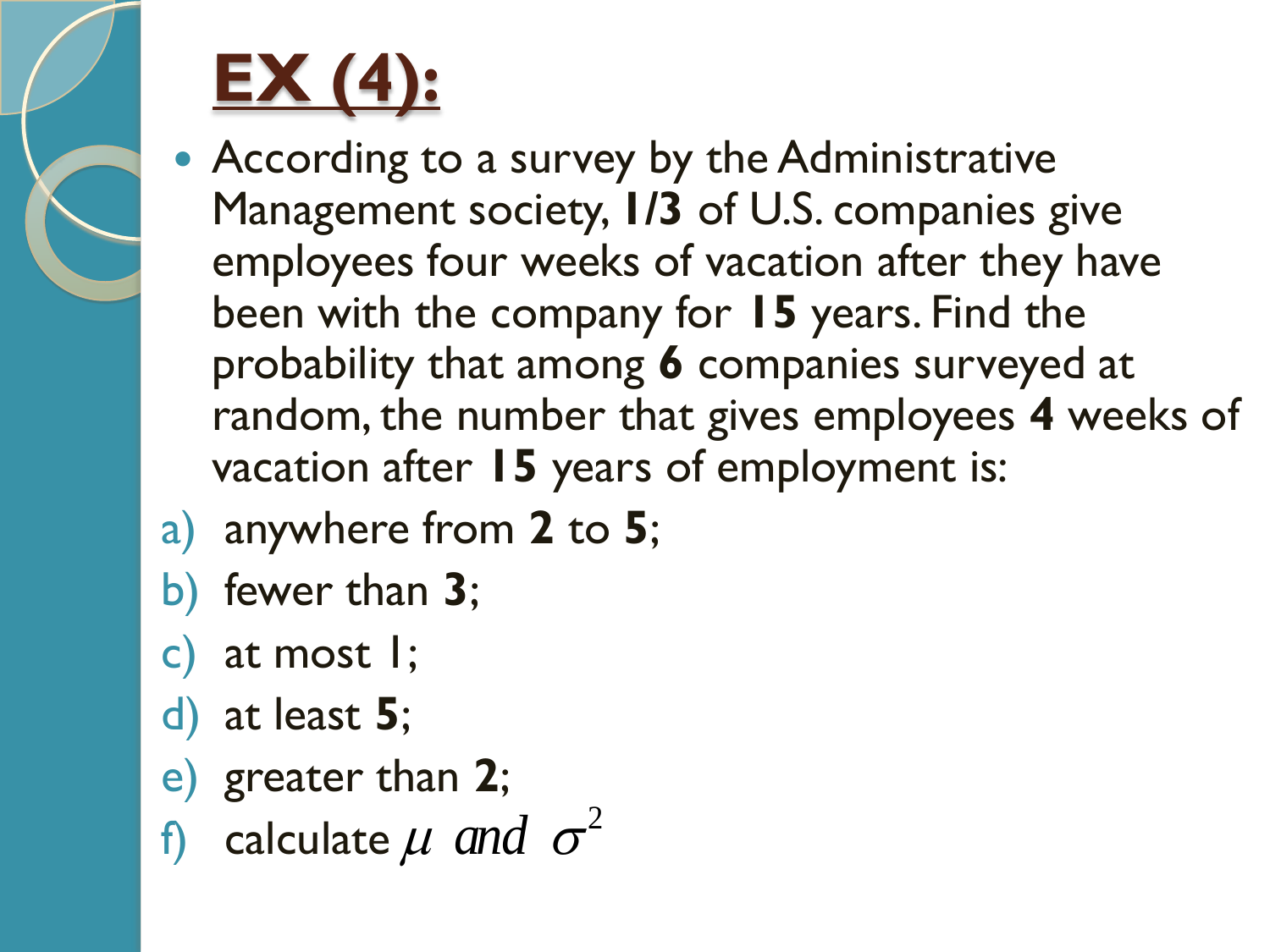

**Solution:**  
\n
$$
n = 6, p = 1/3, q = 2/3
$$
\n
$$
(a) P(2 \le x \le 5) = P(x = 2) + P(x = 3) + P(x = 4) + P(x = 5)
$$
\n
$$
= \binom{6}{2} \left(\frac{1}{3}\right)^2 \left(\frac{2}{3}\right)^4 + \binom{6}{3} \left(\frac{1}{3}\right)^3 \left(\frac{2}{3}\right)^3 + \binom{6}{4} \left(\frac{1}{3}\right)^4 \left(\frac{2}{3}\right)^2 + \binom{6}{5} \left(\frac{1}{3}\right)^5 \left(\frac{2}{3}\right)^1
$$
\n
$$
= \frac{240}{729} + \frac{160}{729} + \frac{60}{729} + \frac{12}{729} = \frac{472}{729} = 0.647
$$
\n
$$
(b) P(x < 3) = P(x = 0) + P(x = 1) + P(x = 2)
$$
\n
$$
= \binom{6}{0} \left(\frac{1}{3}\right)^0 \left(\frac{2}{3}\right)^6 + \binom{6}{1} \left(\frac{1}{3}\right)^1 \left(\frac{2}{3}\right)^5 + \binom{6}{2} \left(\frac{1}{3}\right)^2 \left(\frac{2}{3}\right)^4
$$
\n
$$
= \frac{64}{729} + \frac{192}{729} + \frac{240}{729} = \frac{496}{729} = 0.68
$$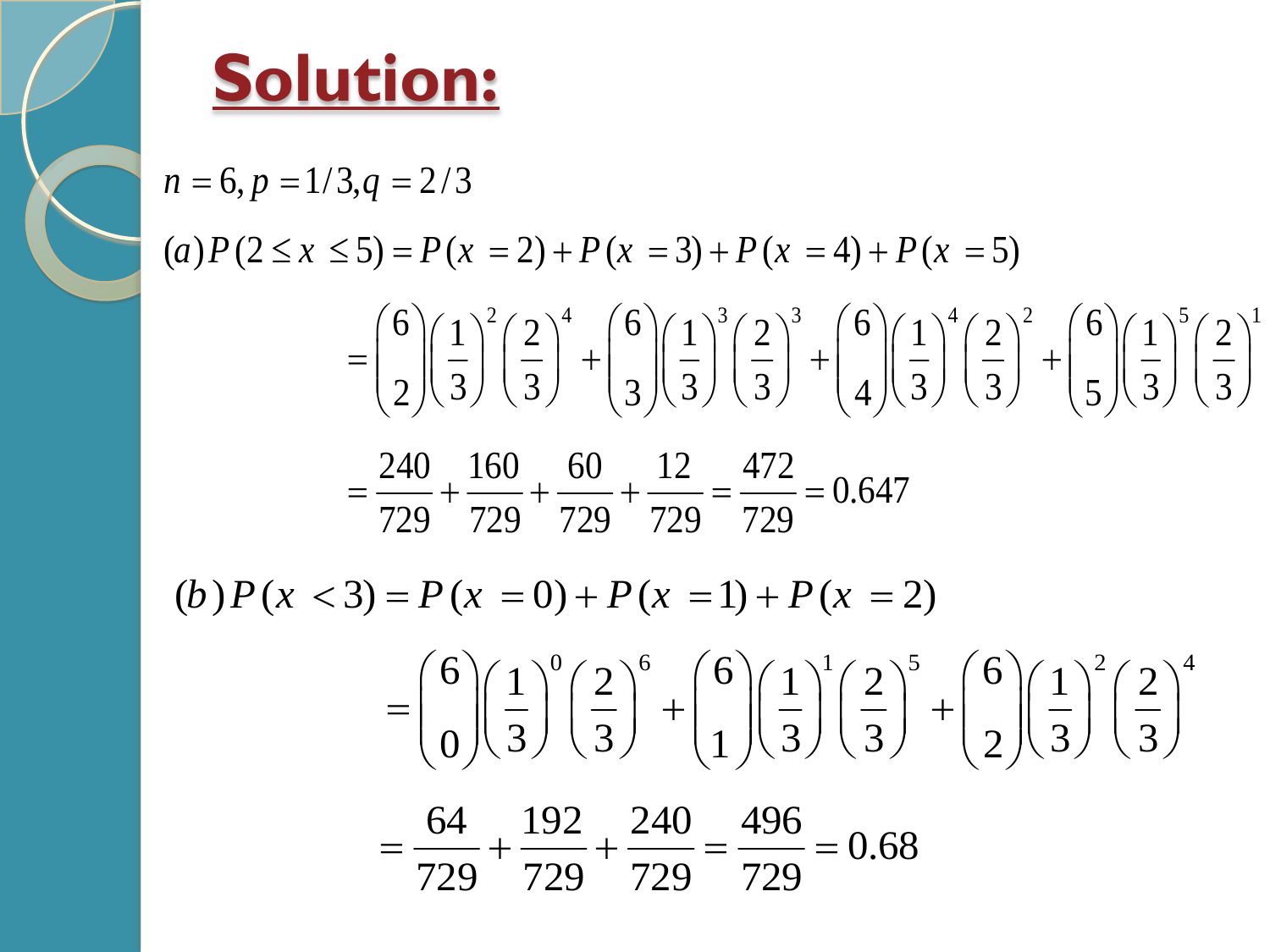$$
(c) P (x \le 1) = P (x = 0) + p (x = 1)
$$
  
=  $\binom{6}{0} \left(\frac{1}{3}\right)^0 \left(\frac{2}{3}\right)^6 + \binom{6}{1} \left(\frac{1}{3}\right)^1 \left(\frac{2}{3}\right)^5$   
=  $\frac{64}{729} + \frac{192}{729} = \frac{256}{729} = 0.351$ 

(*d*)  $P(x \ge 5) = P(x = 5) + P(x = 6)$ 

 $f(x - 0)$ <br> $(2)^1$   $(6)(1)^6(2)^0$  $f'(x = 5) + P(x = 6)$ <br>6  $\left( \frac{1}{2} \right)^5 \left( \frac{2}{2} \right)^1 + \left( \frac{6}{2} \right) \left( \frac{1}{2} \right)^6 \left( \frac{2}{2} \right)$ 6  $\left(\frac{1}{3}\right)^5 \left(\frac{2}{3}\right)^1 + \left(\frac{6}{6}\right) \left(\frac{1}{3}\right)^6 \left(\frac{2}{3}\right)$  $\frac{12}{12} + \frac{1}{720} = \frac{13}{720} = 0.018$  $P(x = 5) + P(x = 6)$ <br> $\binom{6}{1} \left(\frac{1}{2}\right)^5 \left(\frac{2}{2}\right)^1 + \binom{6}{1} \left(\frac{1}{2}\right)^6 \left(\frac{2}{2}\right)^0$ =  $P(x = 5) + P(x = 6)$ <br>=  $\binom{6}{5} \left(\frac{1}{3}\right)^5 \left(\frac{2}{3}\right)^1 + \binom{6}{6} \left(\frac{1}{3}\right)^6 \left(\frac{2}{3}\right)^0$ 

 $\frac{12}{729} + \frac{1}{729} = \frac{13}{729}$  $(5)(3)(3)(6)(3)$ <br>=  $\frac{12}{729} + \frac{1}{729} = \frac{13}{729} = 0.018$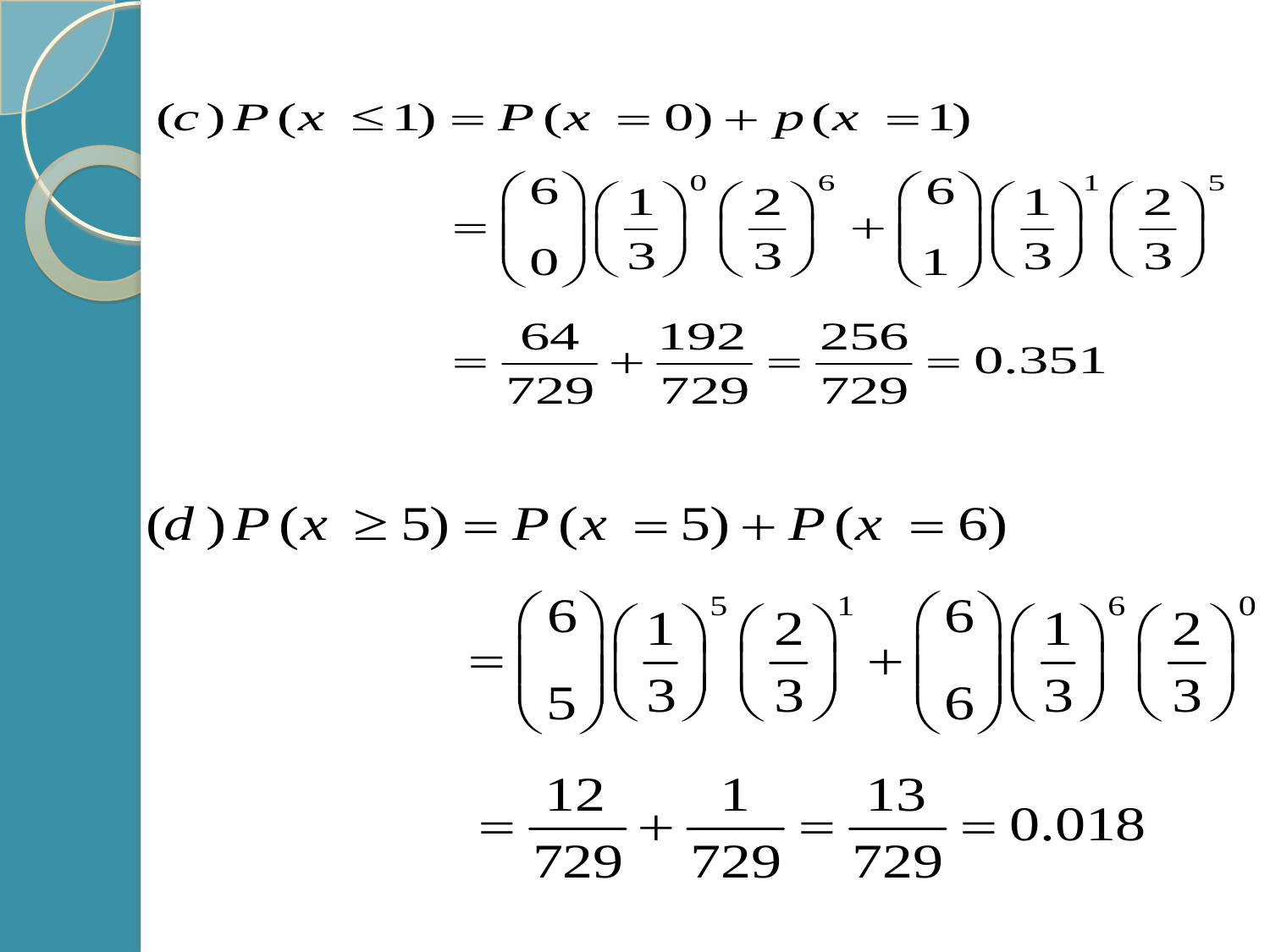$$
(e)P(x > 2) = 1 - P(x \le 2) = P(x = 0) + P(x = 1) + P(x = 2)
$$
  
=  $1 - \left\{ \left( \frac{6}{0} \right) \left( \frac{1}{3} \right)^{0} \left( \frac{2}{3} \right)^{6} + \left( \frac{6}{1} \right) \left( \frac{1}{3} \right)^{1} \left( \frac{2}{3} \right)^{5} + \left( \frac{6}{2} \right) \left( \frac{1}{3} \right)^{2} \left( \frac{2}{3} \right)^{4} \right\}$   
=  $1 - \left\{ \frac{64}{729} + \frac{192}{729} + \frac{240}{729} \right\} = 1 - \frac{496}{729} = \frac{233}{729} = 0.319$ 

$$
(f) \mu = np = (6)(\frac{1}{3}) = \frac{6}{3} = 2
$$

$$
\sigma^2 = npq = (6)(\frac{1}{3})(\frac{2}{3}) = \frac{12}{9} = 1.333
$$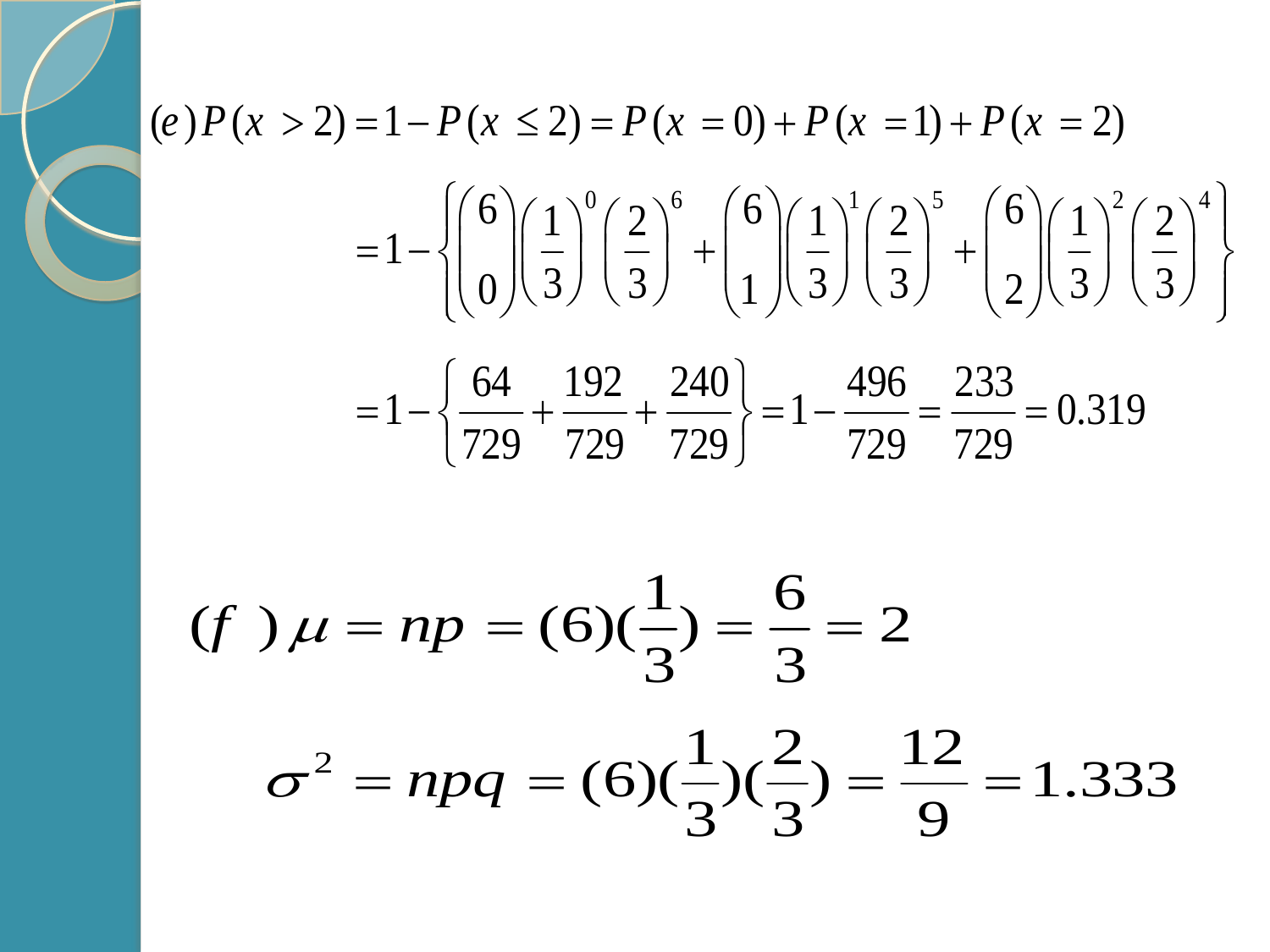

# **EX (5):**

- The probability that a person suffering from headache will obtain relief with a particular drug is **0.9**. **Three** randomly selected sufferers from headache are given the drug. Find the probability that the number obtaining relief will be:
- a) exactly zero; b) at most one; c) more than one; d) two or fewer; e) Calculate  $\mu$  and  $\sigma^2$

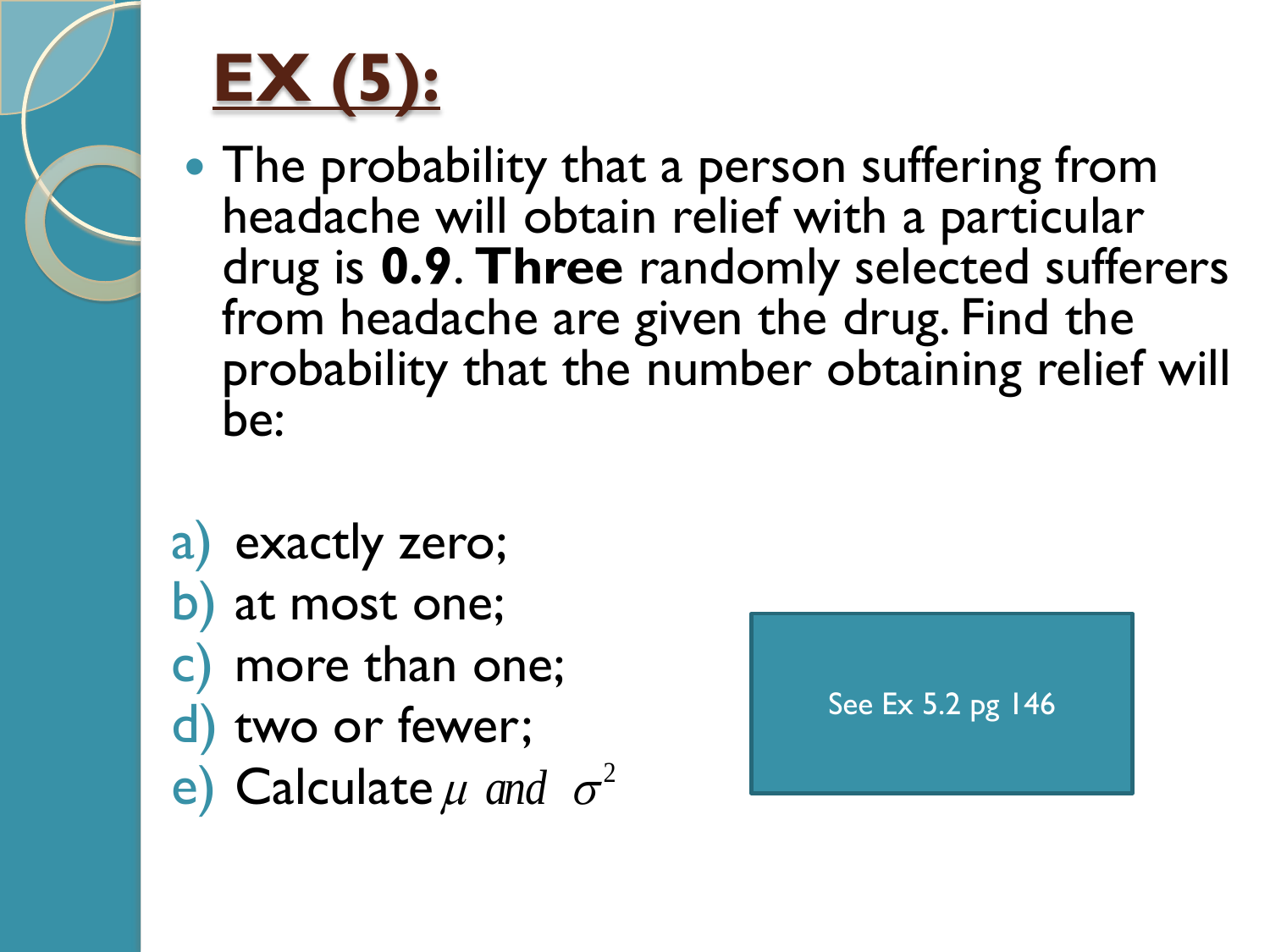

$$
n = 3, p = 0.9, q = 0.1
$$

$$
(a) P(X = 0) = {3 \choose 0} (0.9)^0 (0.1)^3 = 0.001
$$

(*b*)  $P(x \le 1) = P(x = 0) + P(x = 1)$ *b*  $P(x \le 1) = P(x = 0) + P(x = 1)$ 

$$
= P(x = 0) + P(x = 1)
$$
  
=  $\binom{3}{0} (0.9)^0 (0.1)^3 + \binom{3}{1} (0.9)^1 (0.1)^2$   
= 0.001 + 0.027 = 0.028